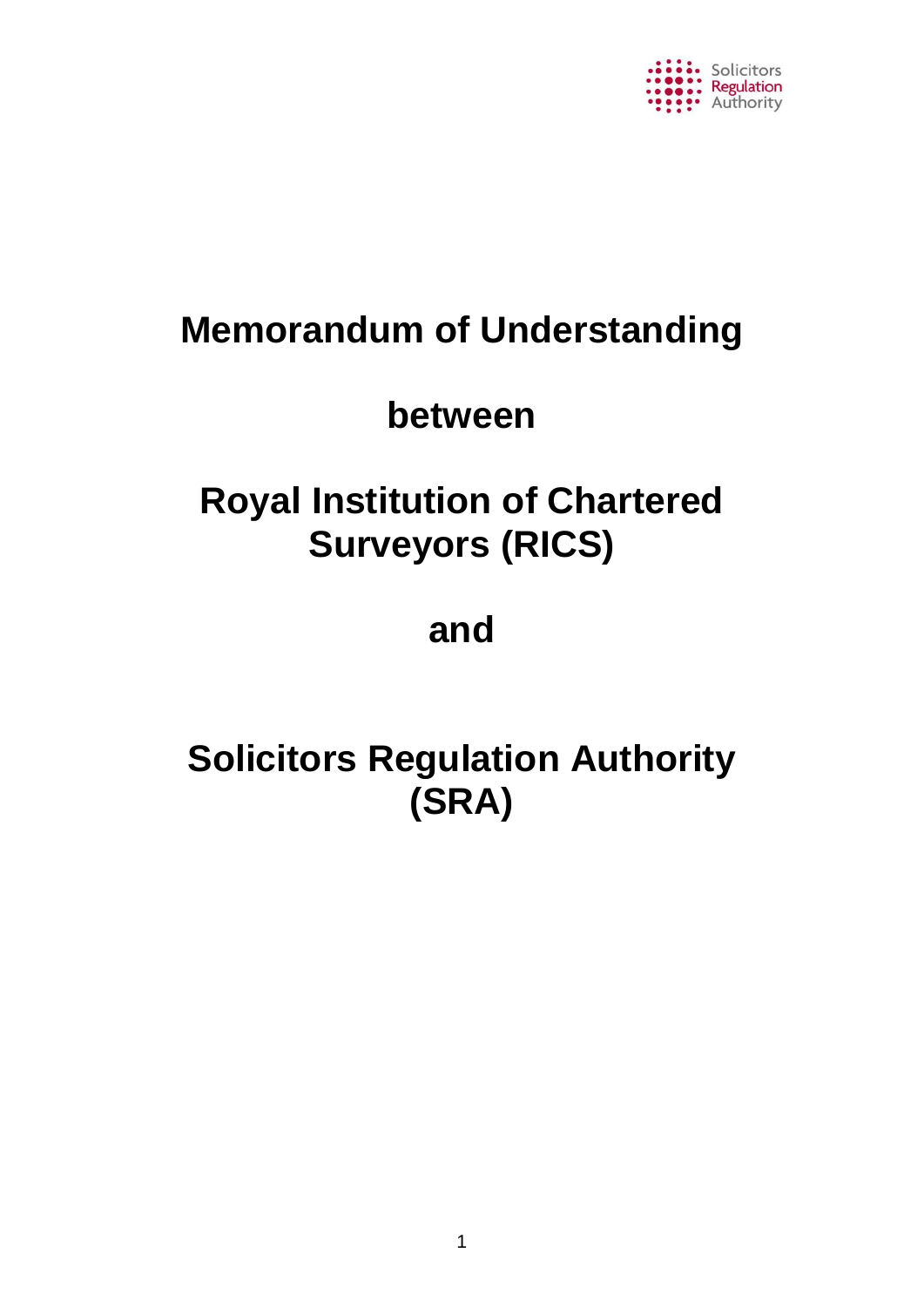

# **Introduction**

- 1. The Royal Institution of Chartered Surveyors (RICS) and the Solicitors Regulation Authority (SRA) ("the parties") are committed to working together to achieve the prevention, detection, investigation and prosecution of dishonesty and serious misconduct in the community regulated by the SRA and RICS. In support of that aim, this memorandum of understanding ("Memorandum") sets out the framework for effective liaison and communications between the RICS and the SRA.
- 2. The aims of this Memorandum include:
	- a. To assist both parties in their investigation or supervision work in the public interest so far as such assistance is lawful;
	- b. To provide a framework for the lawful flow of information between the SRA and the RICS.
- 3. The RICS and the SRA recognise and respect their differing duties, operational priorities and constraints, and confidentiality requirements. However, in the public interest they commit themselves to professional cooperation in preventing or taking action in relation to dishonesty or serious misconduct involving law firms or solicitors involved in carrying out land, property and construction transactions regulated by RICS.

# **Legal status and effect**

- 4. Nothing in this Memorandum of Understanding shall, or is intended to:
	- a. create any legal or procedural right or obligation which is enforceable by either of the parties against the other; or
	- b. create any legal or procedural right or obligation which is enforceable by any third party against either of the parties, or against any other third party; or
	- c. prevent either of the parties from complying with any law which applies to them; or
	- d. fetter or restrict in any way whatsoever the exercise of any discretion which the law requires or allows the parties to exercise; or
	- e. create any legitimate expectation on the part of any person that either of the parties to this Memorandum of Understanding will do any act (either at all, or in any particular way, or at any particular time), or will refrain from doing any act.

Nevertheless, the parties are genuinely committed to pursuing the aims and purposes of this Memorandum in good faith, and intend to act in accordance with its terms on a voluntary basis.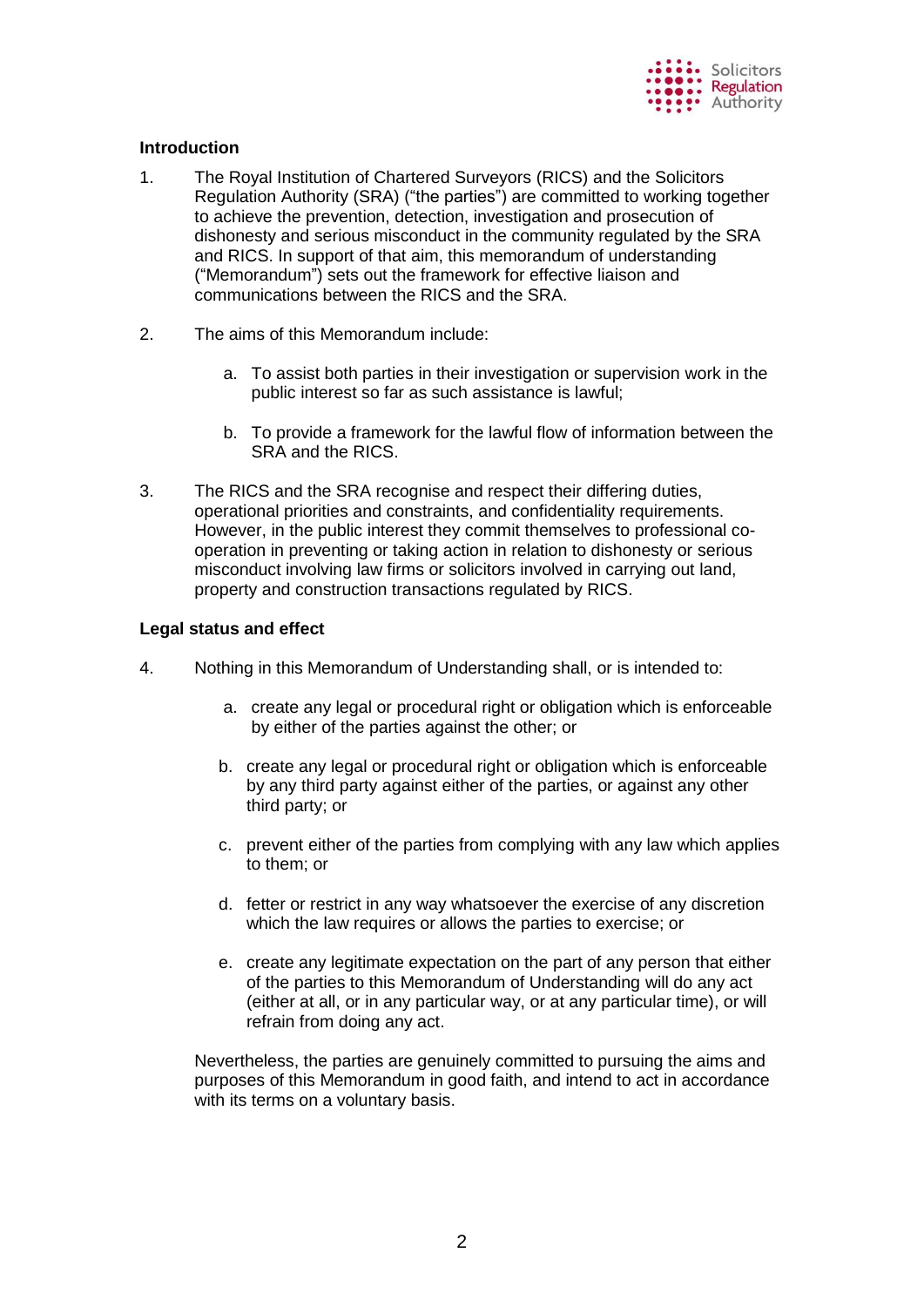

## **Roles and responsibilities**

- 5. The SRA is the independent regulatory body established by the Law Society for the regulation of legal services by law firms and solicitors in England & Wales. The SRA's powers arise from various statutes and regulations including the Solicitors Act 1974, the Administration of Justice Act 1985, the Courts and Legal Services Act 1990, the Legal Services Act 2007 and the SRA's Handbook:<http://www.sra.org.uk/solicitors/handbook/welcome.page>
- 6. The SRA has statutory and rule-based powers to require the production of documents or information, such as section 44B of the Solicitors Act 1974 and section 93 of the Legal Services Act 2007.
- 7. The SRA may inspect material that is subject to a law firm's client's legal professional privilege (LPP) or confidentiality but may only use such material for its regulatory purposes. The SRA also protects the LPP and confidentiality of clients. LPP material will not be disclosed by the SRA to any other person other than where necessary for its regulatory purposes. Material that is not subject to LPP may be disclosable in the public interest, in the absolute discretion of the SRA, including material comprising communications in furtherance of crime or fraud.
- 8. The RICS is the independent Chartered organisation that regulates and maintains the professional standards of over 100,000 qualified Members (FRICS, MRICS and AssocRICS and Regulated Non-Members and 11,000 Regulated Firms. It regulates across 146 countries, and is governed by a Royal Charter, which requires it to maintain and promote the usefulness of the profession for the public advantage. By its Charter, RICS has full power to establish alone or in conjunction with other bodies regulatory schemes or arrangements in respect of the activities of its Members, Regulated Non-Members and Firms.
- 9. RICS Regulation takes a risk-based approach to monitoring and regulation. In line with the better regulation principles. RICS' regulatory activities are transparent, proportionate, accountable, consistent and targeted. These regulatory activities are government by an independent Regulatory Board.
- 10. Where appropriate, RICS Regulation takes disciplinary action where Members and/or Regulated Firms fall short of what is expected of them.

#### **Information sharing**

- 11. Where it is lawful and in the public interest to do so, the parties agree to disclose information to the other:
	- a. to enable the assessment of risk to the public such as to:
		- i. minimise the risk of financial default;
		- ii. minimise the risk of fraud or other criminality;
		- iii. minimise the risk to clients; and
		- iv. minimise the risk to the public.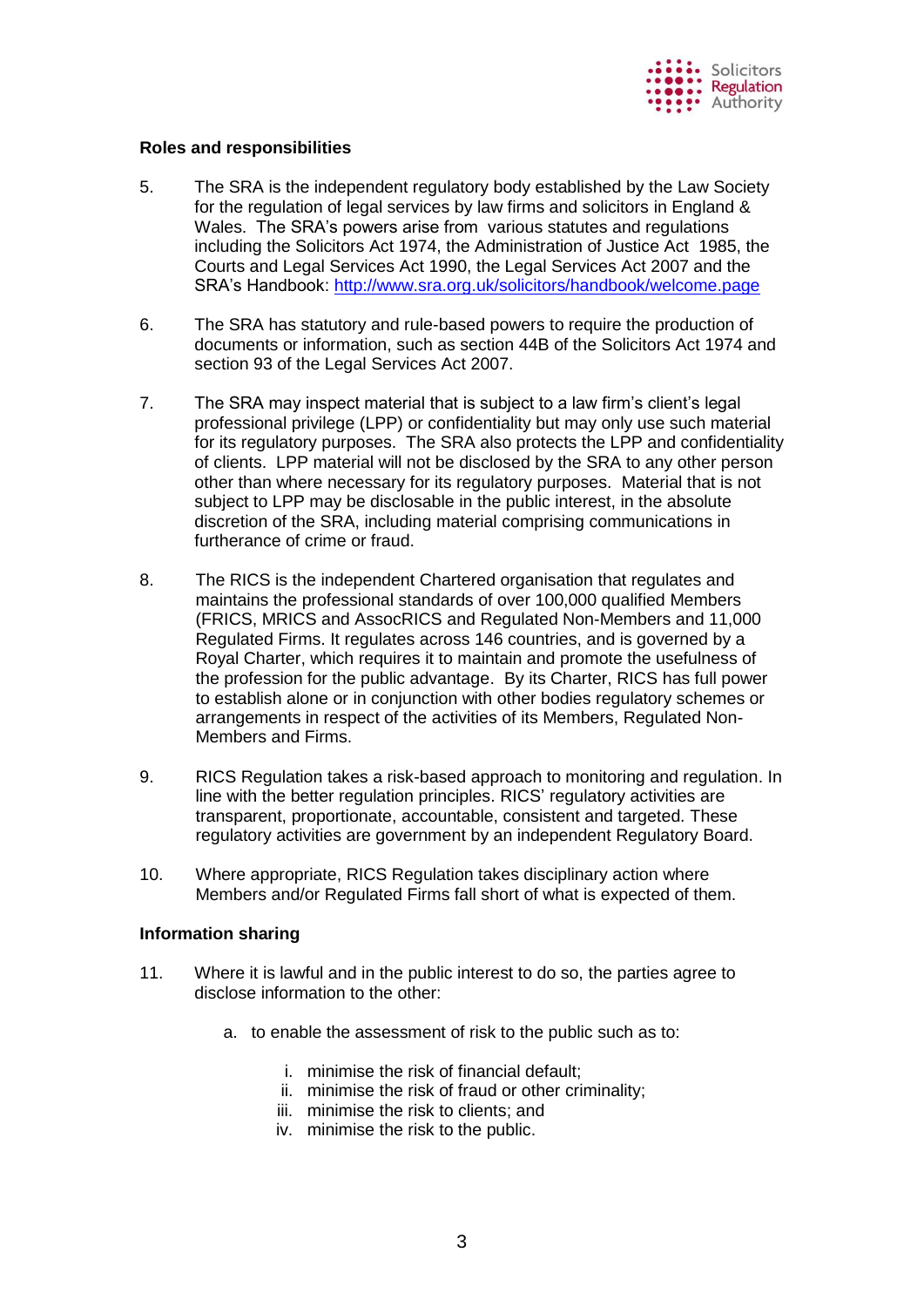

- b. so that alleged criminality, misconduct, breach of the SRA principles, or RICS Bye-laws, Rules of Conduct, or other failures are properly investigated and decided upon;
- c. to enable the proper processing of claims or applications for redress or compensation of any description; and
- d. for the purposes of regulatory, disciplinary or other legal proceedings, whether in public or not;

provided that the recipient is reasonably considered able to take regulatory or other proper action upon the information.

- 12. The recipient of information received from the other party will:
	- a. comply at all times with all applicable data protection and privacy legislation in force from time to time in the UK including (without limitation) the General Data Protection Regulation ((EU) 2016/679); the Data Protection Act 2018; the Privacy and Electronic Communications Directive 2002/58/EC (as updated by Directive 2009/136/EC) and the Privacy and Electronic Communications Regulations 2003 (SI 2003/2426) as amended, together with any other European Union legislation relating to personal data and all other legislation and regulatory requirements in force from time to time which apply to a party relating to the use of personal data (including, without limitation, the privacy of electronic communications) and the guidance and codes of practice issued by the relevant data protection or supervisory authority and applicable to a party;;
	- b. comply with common law principles of common law and privacy;
	- c. comply with the Human Rights Act 1998 and any relevant legislation;
	- d. keep the information secure;
	- e. use the information only for proper purposes, such as regulatory, disciplinary or other legal investigations or proceedings; and
	- f. liaise or co-operate where appropriate to avoid action that prejudices or may prejudice an investigation by another party or person.
- 13. Proper purposes may also include further lawful disclosure of the information such as to persons under investigation, witnesses, legal advisers, other regulators, professional bodies, prosecuting bodies, and law enforcement agencies including the police, HM Revenue and Customs, the National Crime Agency (or any body that in future carries out the functions of such bodies).
- 14. The parties agree to ensure that disclosures to the other party are lawful.
- 15. The SRA may seek information from the RICS pursuant to section 44BB of the Solicitors Act 1974 or any analogous or replacement power.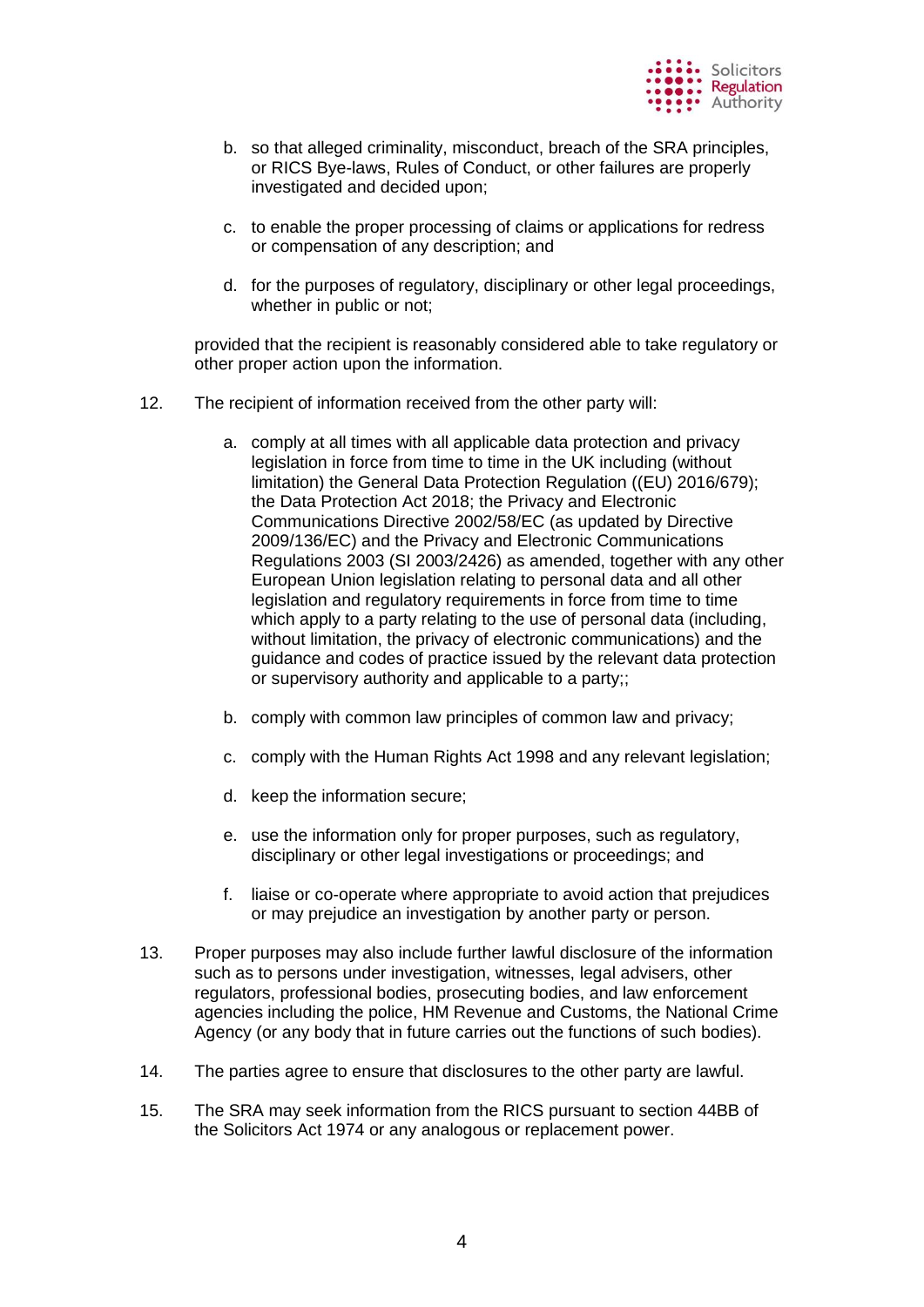

- 16. The disclosing party also agrees to notify the recipient of and the recipient agrees to abide by:
	- a. any restrictions on the use to which the information can be put, and
	- b. any restrictions which apply to the onward disclosure of the information, and

in the absence of such notification, the receiving party may assume that there are no such restrictions (in addition to any restrictions that apply as a matter of law).

#### **Practical exchange of information**

- 17. All information exchanged between the parties should be passed via nominated Single Points Of Contact (SPOC).
- 18. The SRA SPOC is the Intelligence Team Leader of the SRA's Intelligence Team, whose role includes the lawful facilitation of intelligence and information sharing with other bodies.
- 19. The RICS SPOC is the RICS' Head of Conduct.

## **Additional assistance**

- 20. Either of the parties may request additional co-operation in the following areas, and such requests shall be given due consideration:
	- a. sharing subject-matter expertise;
	- b. supplying witness statements, expert advice or oral evidence for use or potential use in court or tribunal proceedings

#### **Security and assurance**

- 21. The parties agree to
	- a. only use the data for the purposes for which they have received it;
	- b. store data securely;
	- c. ensure that only people who have a genuine business need to see that data will have access to it;
	- d. report data losses or wrongful disclosure to the SPOCs.
	- e. only hold it while there is a business need to keep it;
	- f. destroy it in line with applicable guidelines;
	- g. provide assurance that they have complied with these principles, upon request.